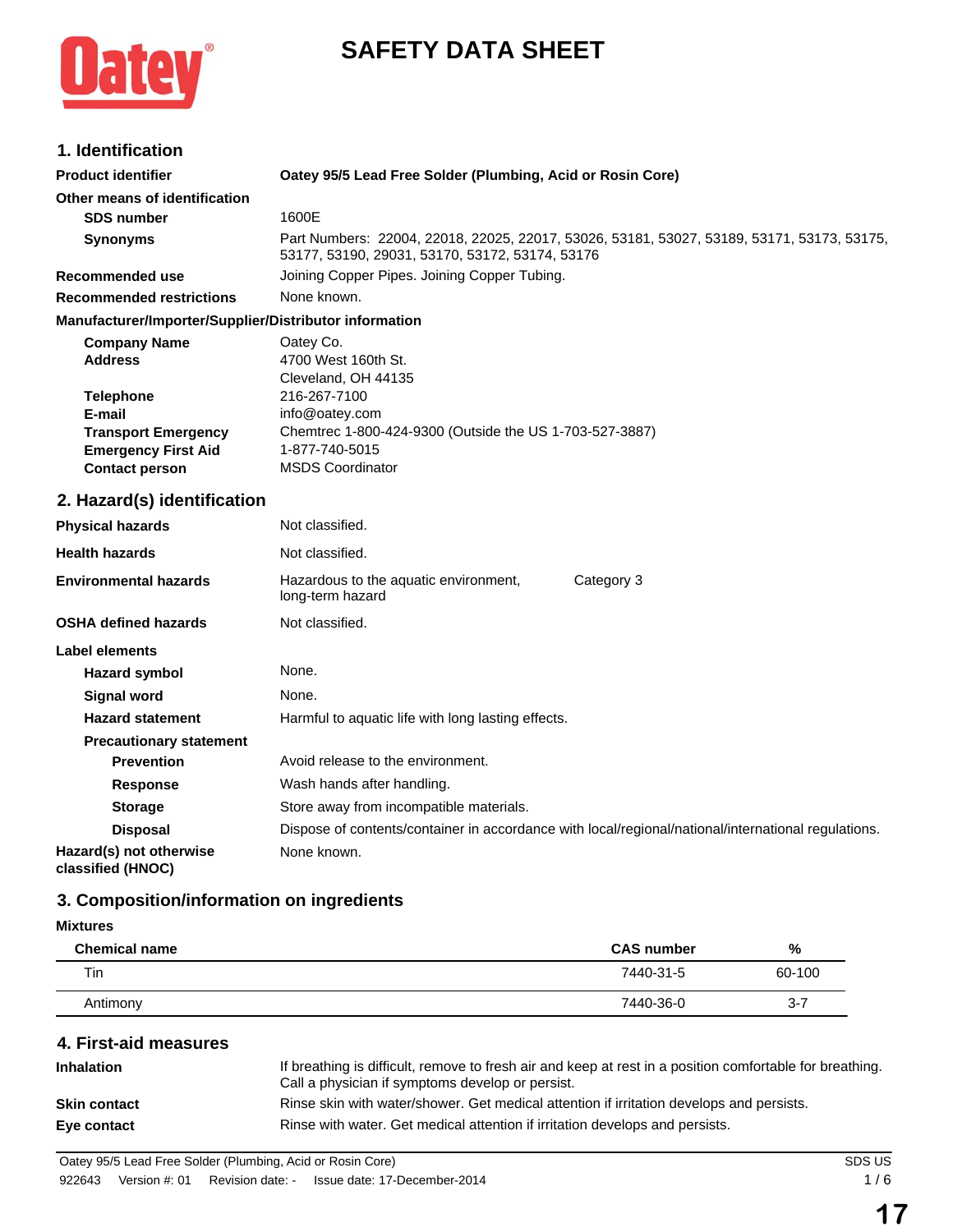**Ingestion** Rinse mouth. If ingestion of a large amount does occur, call a poison control center immediately. **Most important symptoms/effects, acute and delayed Indication of immediate medical attention and special treatment needed** Provide general supportive measures and treat symptomatically. **General information** Ensure that medical personnel are aware of the material(s) involved, and take precautions to protect themselves. **5. Fire-fighting measures Suitable extinguishing media** Water fog. Foam. Dry chemical powder. Dry sand. Carbon dioxide (CO2).

| <u>sanawio okungalomnig modia</u>                                |                                                                                               |
|------------------------------------------------------------------|-----------------------------------------------------------------------------------------------|
| Unsuitable extinguishing<br>media                                | Do not use water jet as an extinguisher, as this will spread the fire.                        |
| Specific hazards arising from<br>the chemical                    | During fire, gases hazardous to health may be formed.                                         |
| Special protective equipment<br>and precautions for firefighters | Self-contained breathing apparatus and full protective clothing must be worn in case of fire. |
| <b>Fire fighting</b><br>equipment/instructions                   | Use water spray to cool unopened containers.                                                  |
| <b>Specific methods</b>                                          | Use standard firefighting procedures and consider the hazards of other involved materials.    |
| <b>General fire hazards</b>                                      | No unusual fire or explosion hazards noted.                                                   |

#### **6. Accidental release measures**

| Personal precautions,<br>protective equipment and<br>emergency procedures                                                                                                                                                       | Keep unnecessary personnel away. Keep people away from and upwind of spill/leak. Keep out of<br>low areas. Wear appropriate protective equipment and clothing during clean-up. Do not touch<br>damaged containers or spilled material unless wearing appropriate protective clothing. Ensure<br>adequate ventilation. Local authorities should be advised if significant spillages cannot be<br>contained. For personal protection, see section 8 of the SDS. |
|---------------------------------------------------------------------------------------------------------------------------------------------------------------------------------------------------------------------------------|---------------------------------------------------------------------------------------------------------------------------------------------------------------------------------------------------------------------------------------------------------------------------------------------------------------------------------------------------------------------------------------------------------------------------------------------------------------|
| Methods and materials for<br>containment and cleaning up                                                                                                                                                                        | Stop the flow of material, if this is without risk. Dike far ahead of spill for later disposal. Prevent<br>entry into waterways, sewer, basements or confined areas. Following product recovery, flush area<br>with water. For waste disposal, see section 13 of the SDS.                                                                                                                                                                                     |
| <b>Environmental precautions</b>                                                                                                                                                                                                | Avoid release to the environment. Prevent further leakage or spillage if safe to do so. Avoid<br>discharge into drains, water courses or onto the ground. Inform appropriate managerial or<br>supervisory personnel of all environmental releases.                                                                                                                                                                                                            |
| 7. Handling and storage                                                                                                                                                                                                         |                                                                                                                                                                                                                                                                                                                                                                                                                                                               |
| <b>Precautions for safe handling</b>                                                                                                                                                                                            | Avoid prolonged exposure. Provide adequate ventilation. Wear appropriate personal protective<br>equipment. Avoid release to the environment. Observe good industrial hygiene practices. Use care<br>in handling/storage.                                                                                                                                                                                                                                      |
| $\sim$ . The set of the set of the set of the set of the set of the set of the set of the set of the set of the set of the set of the set of the set of the set of the set of the set of the set of the set of the set of the s | Otrar la ralalari d'abible ricer d'escutalara. Otrar cense farar la reaccionalità arcterale fres. Original d'O                                                                                                                                                                                                                                                                                                                                                |

**Conditions for safe storage, including any incompatibilities** Store in original tightly closed container. Store away from incompatible materials (see Section 10 of the SDS).

#### **8. Exposure controls/personal protection**

#### **Occupational exposure limits**

**US. OSHA Table Z-1 Limits for Air Contaminants (29 CFR 1910.1000)**

| <b>Components</b>                           | <b>Type</b> | Value                |  |
|---------------------------------------------|-------------|----------------------|--|
| Antimony (CAS 7440-36-0)                    | <b>PEL</b>  | $0.5 \text{ mg/m}$ 3 |  |
| Tin (CAS 7440-31-5)                         | PEL.        | $2$ mg/m $3$         |  |
| US. ACGIH Threshold Limit Values            |             |                      |  |
| <b>Components</b>                           | <b>Type</b> | Value                |  |
| Antimony (CAS 7440-36-0)                    | <b>TWA</b>  | $0.5$ mg/m $3$       |  |
| Tin (CAS 7440-31-5)                         | <b>TWA</b>  | $2 \text{ mg/m}$     |  |
| US. NIOSH: Pocket Guide to Chemical Hazards |             |                      |  |
| <b>Components</b>                           | <b>Type</b> | Value                |  |
| Antimony (CAS 7440-36-0)                    | <b>TWA</b>  | $0.5 \text{ mg/m}$ 3 |  |
| Tin (CAS 7440-31-5)                         | <b>TWA</b>  | $2 \text{ mg/m}$     |  |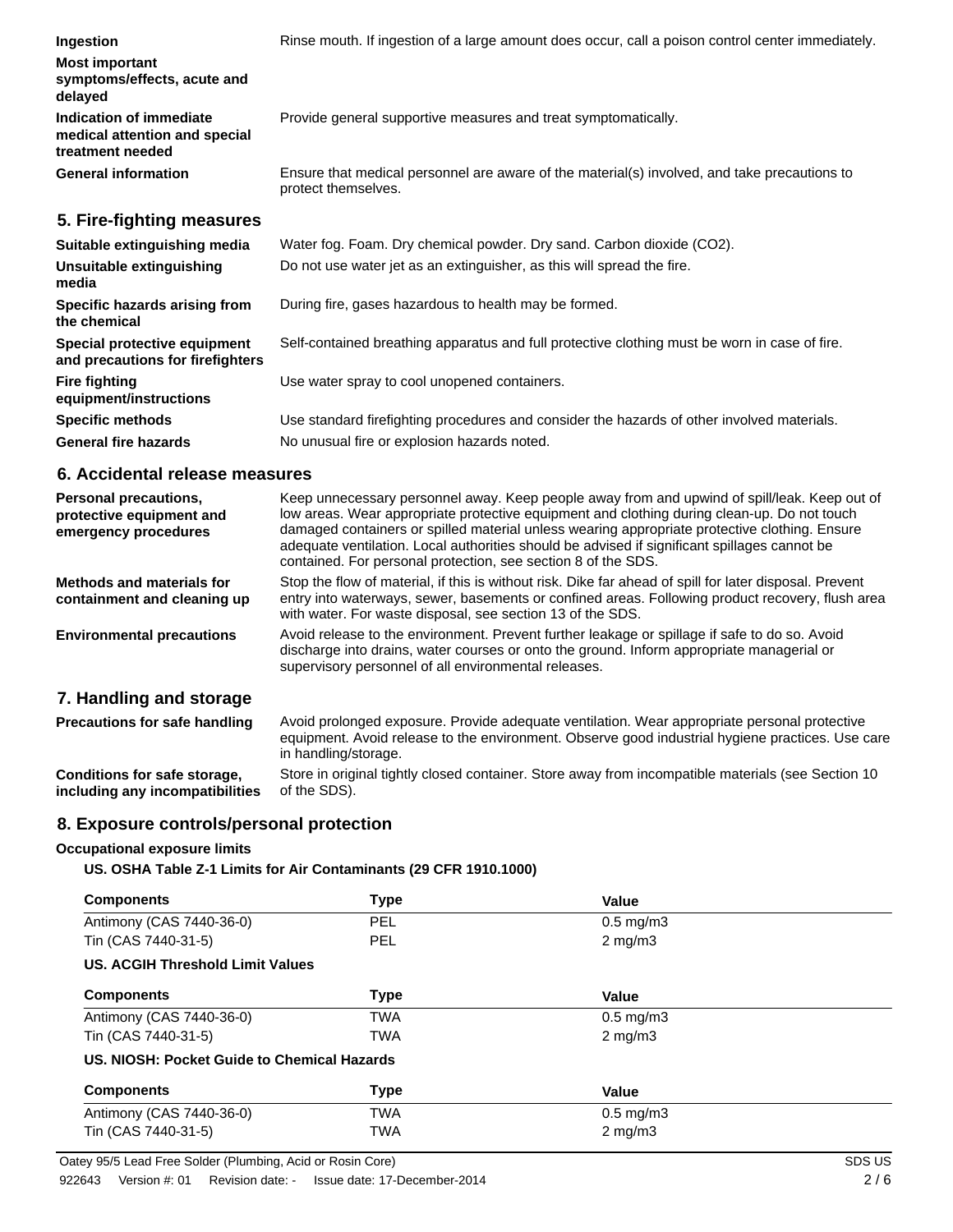| <b>Biological limit values</b>           | No biological exposure limits noted for the ingredient(s).                                                                                                                                                                                                                                                                                                                                             |
|------------------------------------------|--------------------------------------------------------------------------------------------------------------------------------------------------------------------------------------------------------------------------------------------------------------------------------------------------------------------------------------------------------------------------------------------------------|
| Appropriate engineering<br>controls      | Good general ventilation (typically 10 air changes per hour) should be used. Ventilation rates<br>should be matched to conditions. If applicable, use process enclosures, local exhaust ventilation,<br>or other engineering controls to maintain airborne levels below recommended exposure limits. If<br>exposure limits have not been established, maintain airborne levels to an acceptable level. |
|                                          | Individual protection measures, such as personal protective equipment                                                                                                                                                                                                                                                                                                                                  |
| <b>Eye/face protection</b>               | Wear safety glasses with side shields (or goggles).                                                                                                                                                                                                                                                                                                                                                    |
| <b>Skin protection</b>                   |                                                                                                                                                                                                                                                                                                                                                                                                        |
| <b>Hand protection</b>                   | Wear appropriate chemical resistant gloves.                                                                                                                                                                                                                                                                                                                                                            |
| <b>Other</b>                             | Wear suitable protective clothing.                                                                                                                                                                                                                                                                                                                                                                     |
| <b>Respiratory protection</b>            | In case of insufficient ventilation, wear suitable respiratory equipment.                                                                                                                                                                                                                                                                                                                              |
| <b>Thermal hazards</b>                   | Wear appropriate thermal protective clothing, when necessary.                                                                                                                                                                                                                                                                                                                                          |
| <b>General hygiene</b><br>considerations | Always observe good personal hygiene measures, such as washing after handling the material<br>and before eating, drinking, and/or smoking. Routinely wash work clothing and protective<br>equipment to remove contaminants.                                                                                                                                                                            |

## **9. Physical and chemical properties**

| Appearance                                        |                                |
|---------------------------------------------------|--------------------------------|
| <b>Physical state</b>                             | Solid.                         |
| <b>Form</b>                                       | Solid. Wire.                   |
| Color                                             | Silver.                        |
| Odor                                              | None.                          |
| <b>Odor threshold</b>                             | Not available.                 |
| pH                                                | Not available.                 |
| <b>Melting point/freezing point</b>               | 450 - 464 °F (232.22 - 240 °C) |
| Initial boiling point and boiling<br>range        | Not available.                 |
| <b>Flash point</b>                                | Not available.                 |
| <b>Evaporation rate</b>                           | Not available.                 |
| Flammability (solid, gas)                         | Not available.                 |
| Upper/lower flammability or explosive limits      |                                |
| <b>Flammability limit - lower</b><br>(%)          | Not available.                 |
| <b>Flammability limit - upper</b><br>$(\%)$       | Not available.                 |
| Explosive limit - lower (%)                       | Not available.                 |
| Explosive limit - upper (%)                       | Not available.                 |
| Vapor pressure                                    | Not available.                 |
| Vapor density                                     | Not available.                 |
| <b>Relative density</b>                           | $9 - 11$                       |
| Solubility(ies)                                   |                                |
| Solubility (water)                                | Not soluble.                   |
| <b>Partition coefficient</b><br>(n-octanol/water) | Not available.                 |
| <b>Auto-ignition temperature</b>                  | Not available.                 |
| <b>Decomposition temperature</b>                  | Not available.                 |
| <b>Viscosity</b>                                  | Not available.                 |
| <b>Other information</b>                          |                                |
| VOC (Weight %)                                    | $\mathbf 0$                    |
| 10. Stability and reactivity                      |                                |

**Reactivity** The product is stable and non-reactive under normal conditions of use, storage and transport. **Chemical stability** Material is stable under normal conditions.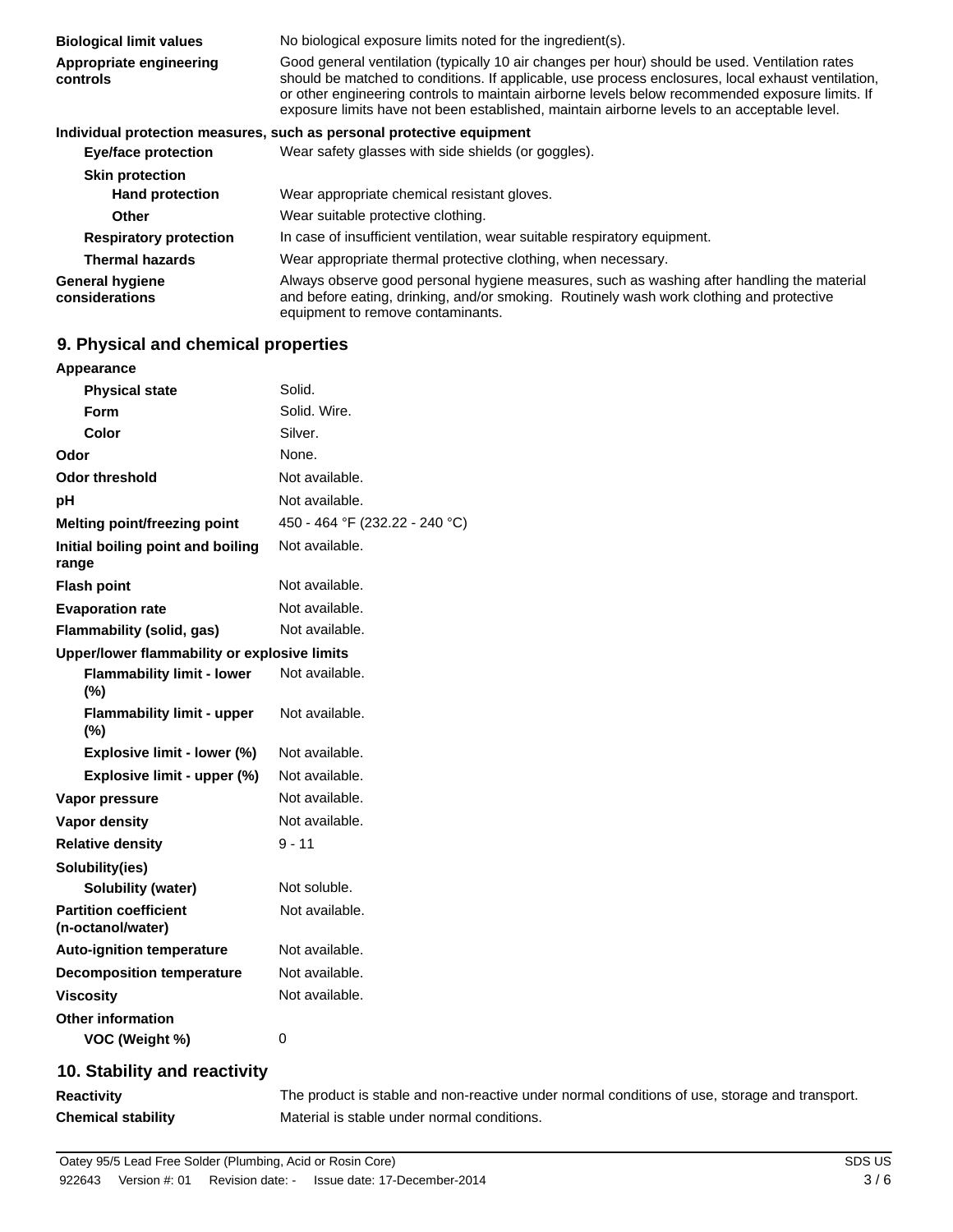| <b>Possibility of hazardous</b><br>reactions | No dangerous reaction known under conditions of normal use. |
|----------------------------------------------|-------------------------------------------------------------|
| <b>Conditions to avoid</b>                   | Contact with incompatible materials.                        |
| Incompatible materials                       | Acids. Strong oxidizing agents. Chlorine.                   |
| <b>Hazardous decomposition</b><br>products   | No hazardous decomposition products are known.              |

### **11. Toxicological information**

#### **Information on likely routes of exposure**

| <b>Inhalation</b>   | Prolonged inhalation may be harmful.                     |
|---------------------|----------------------------------------------------------|
| <b>Skin contact</b> | No adverse effects due to skin contact are expected.     |
| Eye contact         | Direct contact with eyes may cause temporary irritation. |
| <b>Ingestion</b>    | Expected to be a low ingestion hazard.                   |

#### **Information on toxicological effects**

| <b>Acute toxicity</b>                                 | Not available.                                                                                                      |
|-------------------------------------------------------|---------------------------------------------------------------------------------------------------------------------|
| <b>Skin corrosion/irritation</b>                      | Prolonged skin contact may cause temporary irritation.                                                              |
| Serious eye damage/eye<br>irritation                  | Direct contact with eyes may cause temporary irritation.                                                            |
| <b>Respiratory or skin sensitization</b>              |                                                                                                                     |
| <b>Respiratory sensitization</b>                      | Not available.                                                                                                      |
| <b>Skin sensitization</b>                             | This product is not expected to cause skin sensitization.                                                           |
| <b>Germ cell mutagenicity</b>                         | No data available to indicate product or any components present at greater than 0.1% are<br>mutagenic or genotoxic. |
| Carcinogenicity                                       | This product is not considered to be a carcinogen by IARC, ACGIH, NTP, or OSHA.                                     |
|                                                       | OSHA Specifically Regulated Substances (29 CFR 1910.1001-1050)                                                      |
| Not listed.                                           |                                                                                                                     |
| <b>Reproductive toxicity</b>                          | This product is not expected to cause reproductive or developmental effects.                                        |
| Specific target organ toxicity -<br>single exposure   | Not classified.                                                                                                     |
| Specific target organ toxicity -<br>repeated exposure | Not classified.                                                                                                     |
| <b>Aspiration hazard</b>                              | Not available.                                                                                                      |
| <b>Chronic effects</b>                                | Prolonged inhalation may be harmful.                                                                                |
| 12. Ecological information                            |                                                                                                                     |
| <b>Ecotoxicity</b>                                    | Harmful to aquatic life with long lasting effects.                                                                  |
| Persistence and degradability                         | No data is available on the degradability of this product.                                                          |
| <b>Bioaccumulative potential</b>                      | No data available.                                                                                                  |
| <b>Mobility in soil</b>                               | No data available.                                                                                                  |
| Other adverse effects                                 | No other adverse environmental effects (e.g. ozone depletion, photochemical ozone creation                          |

## **13. Disposal considerations**

| <b>Disposal instructions</b>             | Collect and reclaim or dispose in sealed containers at licensed waste disposal site. Do not allow<br>this material to drain into sewers/water supplies. Do not contaminate ponds, waterways or ditches<br>with chemical or used container. Dispose of contents/container in accordance with<br>local/regional/national/international regulations. |
|------------------------------------------|---------------------------------------------------------------------------------------------------------------------------------------------------------------------------------------------------------------------------------------------------------------------------------------------------------------------------------------------------|
| Local disposal regulations               | Dispose in accordance with all applicable regulations.                                                                                                                                                                                                                                                                                            |
| Hazardous waste code                     | The waste code should be assigned in discussion between the user, the producer and the waste<br>disposal company.                                                                                                                                                                                                                                 |
| Waste from residues / unused<br>products | Dispose of in accordance with local regulations. Empty containers or liners may retain some<br>product residues. This material and its container must be disposed of in a safe manner (see:<br>Disposal instructions).                                                                                                                            |

potential, endocrine disruption, global warming potential) are expected from this component.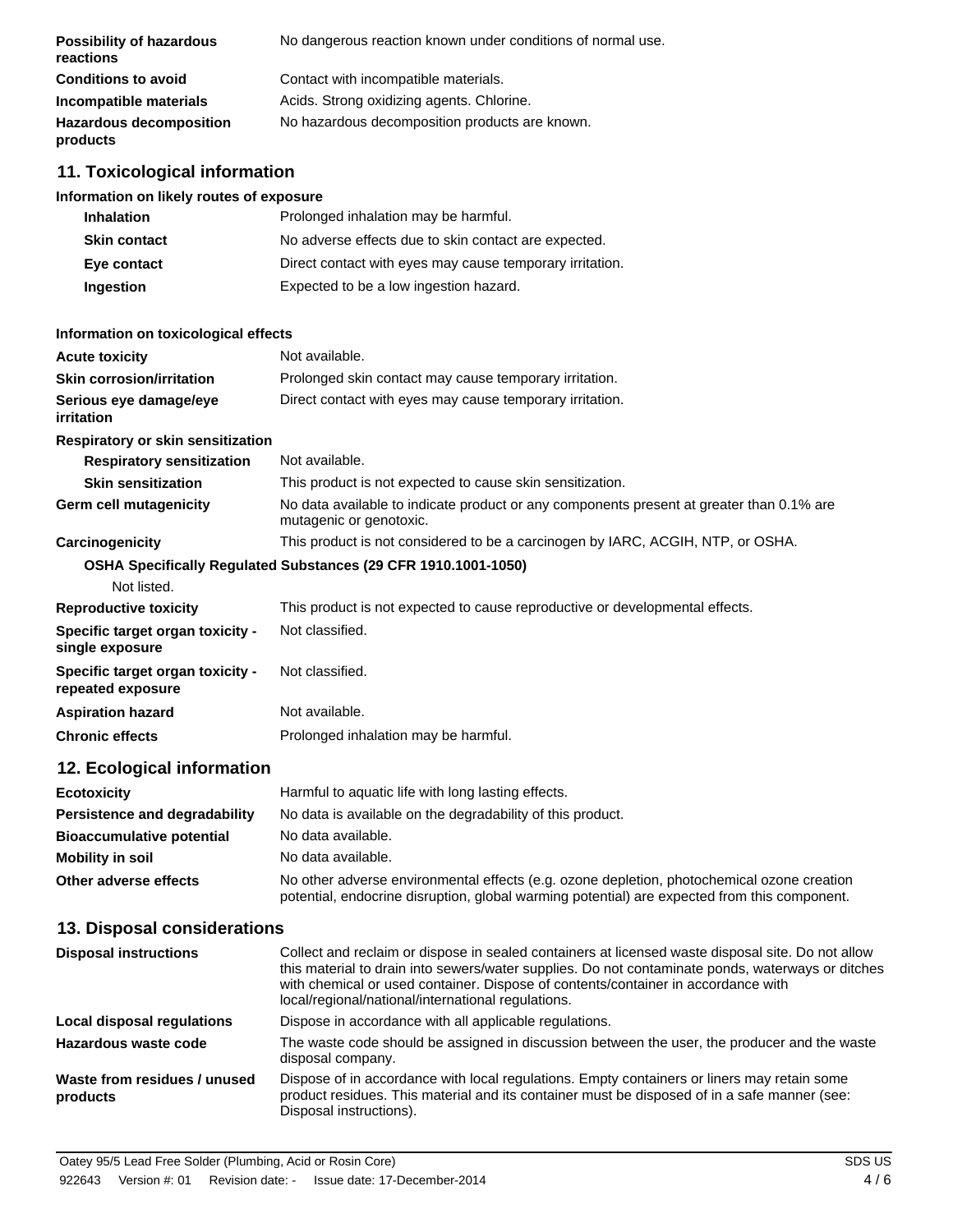**Contaminated packaging** Empty containers should be taken to an approved waste handling site for recycling or disposal. Since emptied containers may retain product residue, follow label warnings even after container is emptied.

#### **14. Transport information**

#### **DOT**

Not regulated as dangerous goods.

#### **IATA**

Not regulated as dangerous goods.

#### **IMDG**

Not regulated as dangerous goods.

**Transport in bulk according to** Not applicable. **Annex II of MARPOL 73/78 and the IBC Code**

#### **15. Regulatory information**

| <b>US federal regulations</b>                                                                                | Standard, 29 CFR 1910.1200.<br>All components are on the U.S. EPA TSCA Inventory List.                             |                   | This product is a "Hazardous Chemical" as defined by the OSHA Hazard Communication |  |
|--------------------------------------------------------------------------------------------------------------|--------------------------------------------------------------------------------------------------------------------|-------------------|------------------------------------------------------------------------------------|--|
| TSCA Section 12(b) Export Notification (40 CFR 707, Subpt. D)                                                |                                                                                                                    |                   |                                                                                    |  |
| Not regulated.                                                                                               |                                                                                                                    |                   |                                                                                    |  |
| OSHA Specifically Regulated Substances (29 CFR 1910.1001-1050)                                               |                                                                                                                    |                   |                                                                                    |  |
| Not listed.                                                                                                  |                                                                                                                    |                   |                                                                                    |  |
| <b>CERCLA Hazardous Substance List (40 CFR 302.4)</b>                                                        |                                                                                                                    |                   |                                                                                    |  |
| Antimony (CAS 7440-36-0)                                                                                     |                                                                                                                    | <b>LISTED</b>     |                                                                                    |  |
| Superfund Amendments and Reauthorization Act of 1986 (SARA)                                                  |                                                                                                                    |                   |                                                                                    |  |
| <b>Hazard categories</b>                                                                                     | Immediate Hazard - No<br>Delayed Hazard - No<br>Fire Hazard - No<br>Pressure Hazard - No<br>Reactivity Hazard - No |                   |                                                                                    |  |
| <b>SARA 302 Extremely hazardous substance</b><br>Not listed.                                                 |                                                                                                                    |                   |                                                                                    |  |
| SARA 311/312 Hazardous<br>chemical                                                                           | No                                                                                                                 |                   |                                                                                    |  |
| SARA 313 (TRI reporting)<br><b>Chemical name</b>                                                             |                                                                                                                    | <b>CAS number</b> | % by wt.                                                                           |  |
| Antimony                                                                                                     |                                                                                                                    | 7440-36-0         | $3 - 7$                                                                            |  |
| <b>Other federal regulations</b>                                                                             |                                                                                                                    |                   |                                                                                    |  |
| Clean Air Act (CAA) Section 112 Hazardous Air Pollutants (HAPs) List                                         |                                                                                                                    |                   |                                                                                    |  |
| Antimony (CAS 7440-36-0)<br>Clean Air Act (CAA) Section 112(r) Accidental Release Prevention (40 CFR 68.130) |                                                                                                                    |                   |                                                                                    |  |
| Not regulated.                                                                                               |                                                                                                                    |                   |                                                                                    |  |
| <b>Safe Drinking Water Act</b><br>(SDWA)                                                                     | Not regulated.                                                                                                     |                   |                                                                                    |  |
| <b>US state regulations</b>                                                                                  |                                                                                                                    |                   |                                                                                    |  |
| <b>US. Massachusetts RTK - Substance List</b>                                                                |                                                                                                                    |                   |                                                                                    |  |
| Tin (CAS 7440-31-5)                                                                                          | Antimony (CAS 7440-36-0)                                                                                           |                   |                                                                                    |  |
| US. New Jersey Worker and Community Right-to-Know Act                                                        |                                                                                                                    |                   |                                                                                    |  |
| Antimony (CAS 7440-36-0)                                                                                     |                                                                                                                    |                   |                                                                                    |  |
| Tin (CAS 7440-31-5)                                                                                          |                                                                                                                    |                   |                                                                                    |  |
| US. Pennsylvania Worker and Community Right-to-Know Law                                                      |                                                                                                                    |                   |                                                                                    |  |
| Antimony (CAS 7440-36-0)                                                                                     |                                                                                                                    |                   |                                                                                    |  |
| Tin (CAS 7440-31-5)                                                                                          |                                                                                                                    |                   |                                                                                    |  |
| <b>US. Rhode Island RTK</b><br>Antimony (CAS 7440-36-0)                                                      |                                                                                                                    |                   |                                                                                    |  |